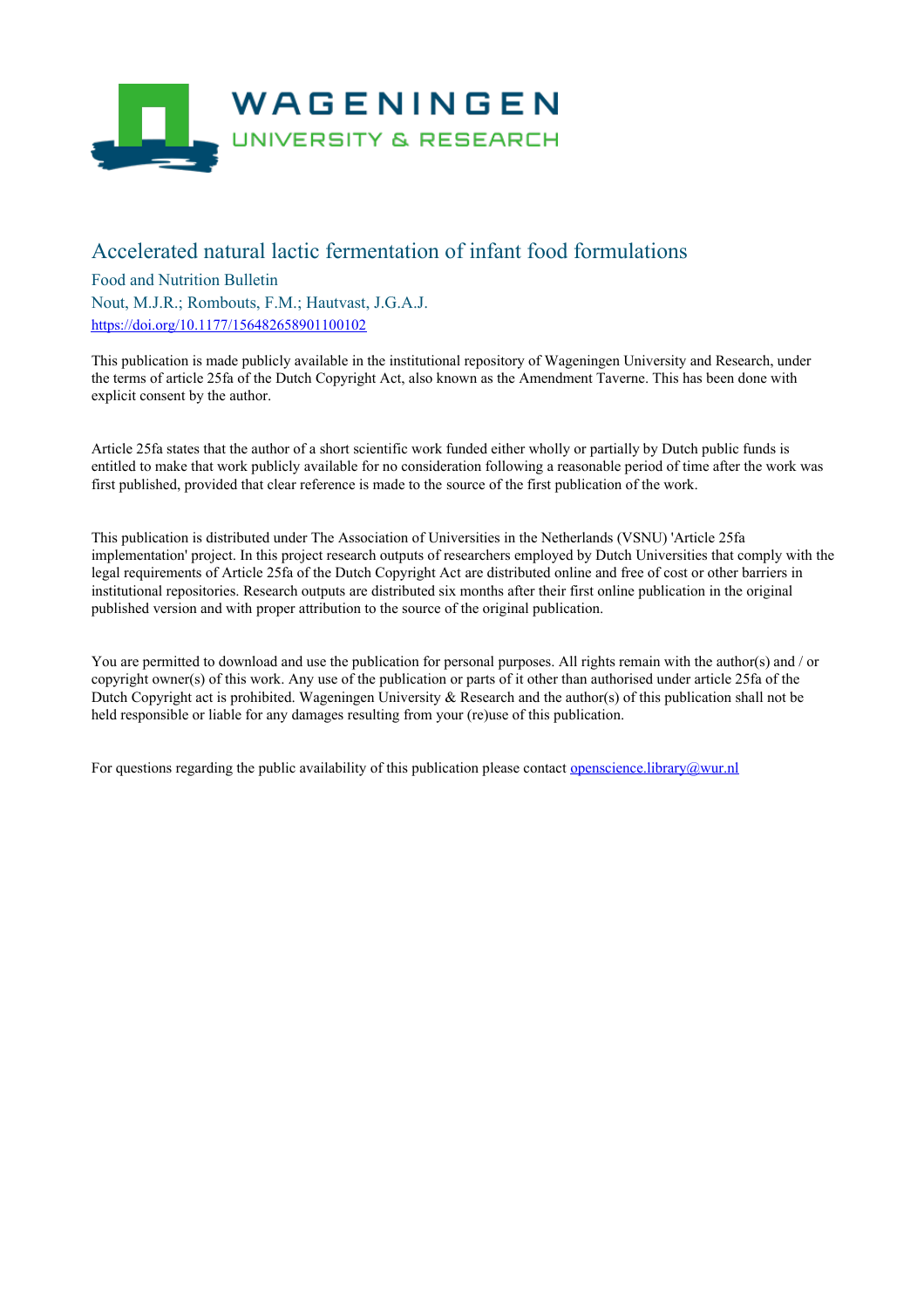# **Accelerated natural lactic fermentation of infant food formulations**

M. J. R. Nout. F. M. Rombouts. and G. J. Hautvast

It has been estimated that more than 15 million infants and children under five years of age die annually in the tropical regions of the world [1]. In 1985, 18 African and 6 Asian countries had a child survival index of < 80% [2]. Mortality and morbidity rates of diarrhoeal diseases are highest at  $< 1$  year [3], especially during the period that weaning foods are introduced to supplement and to succeed breastfeeding. A major role in child mortality is played by combinations of diarrhoea! diseases, nutrient malabsorption, and malnutrition. It has been estimated on the basis of 1980 data that acute diarrhoea! diseases accounted for approximately 109 episodes of disease and 4.6 million deaths of children under five years old in the developing world [3].

In addition to bacterial intestinal pathogens causing infectious diarrhoea, viral (e.g., human rotavirus) [4] and parasitic infections [5] may cause chronic or acute diarrhoea [6, 7] or may contribute to malnutrition [8]. Although the genera *Salmonella, Campylobacter, Shigella, Vibrio, Yersinia, and Escherichia* are mostly associated with bacterial diarrhoea! diseases [3, 5], other enterotoxigenic genera, including *Pseudomonas, Enterobacter, Klebsiella, Serratia, Proteus, Providencia, Aeromonas, Achromobacter, and Flavobacterium*, have also been implicated [9]. That food and food handlers play an important role as vectors for infective diarrhoea has been demonstrated [5, 9, 10].

Although any human being risks a food-borne infection after consumption of contaminated food or water, epidemiological evidence shows that the groups that are particularly at risk are those who are weak or in a poor nutritional condition [11]. Such persons are mainly infants, young children, the sick, and the elderly.

Most weaning food is prepared by boiling its ingredients in water. Although most microbial contaminants will be

inactivated as a result, heat-resistant parasitic cysts and bacterial endospores may survive. Even more important, recontamination of the cooked weaning food is very likely to occur from utensils, handling, insects, faeces, etc. before it is consumed [10]. Whether this will lead to microbial growth and turn wholesome food into a health hazard depends on the nature of the contamination, the culture medium provided by the food, and its storage conditions.

Rowland et al. [10] stressed that weaning foods for tropical use must be "reasonably resistant to bacterial overgrowth for at least the 1-2 hours when the infant is likely to be feeding." Possible interventions for diarrhoeal disease control include promoting improved practices for the preparation of weaning foods [12]. In this paper we consider the usefulness of simple fermentation technologies in order to arrive at nutritionally adequate ready-to-feed weaning foods that can be preserved safely.

Lactic acid fermentation of cereal products is practised widely in African countries as a household-level food technology. Products such as ogi [13], mahewu [14], and uji [15] are popular drinkable sour gruels and are widely used throughout the day by young and old. The acceptance of this type of product offers an opportunity to stimulate the consumption of sour fermented products for hygienic reasons.

For the evaluation of the microbiological safety of the experimental products, we have opted for a worst case approach-i.e. storage for 24 hours at 30°C. The environmental changes caused by fermentative acidification in a variety of ingredients and mixtures and the effect on bacterial contaminations will be demonstrated.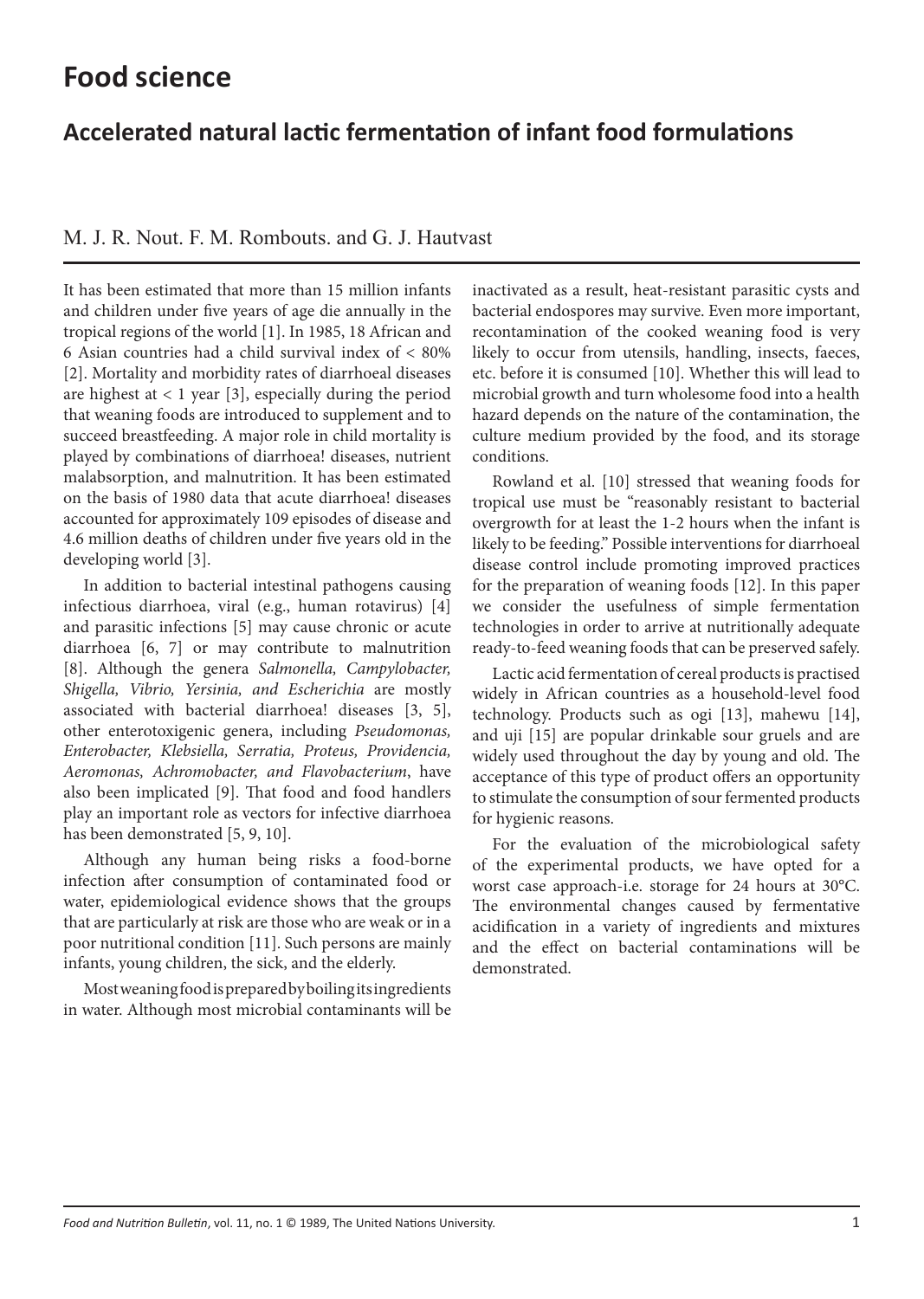TABLE 1. Formulas of high energy and protein infant foods (composition per 100 g),and accelerated acidification of their basic ingredients

| Formula                                                  |         |          |        |      | Ingredients (g)                                                                      |                 |        |         |         |          | Metabo           | Metabo             | Net                                                                                                                                                      |         | Acidification <sup>ª</sup>  |      |
|----------------------------------------------------------|---------|----------|--------|------|--------------------------------------------------------------------------------------|-----------------|--------|---------|---------|----------|------------------|--------------------|----------------------------------------------------------------------------------------------------------------------------------------------------------|---------|-----------------------------|------|
| number                                                   | White   | Japanese | Pigeon | Cow  | Ground-                                                                              | Red             | Milk   | Ground- | Sorghum | Water    | lizable          | protein<br>lizable | protein                                                                                                                                                  |         | $(\mathbf{p}^{\mathbf{h}})$ |      |
|                                                          | sorghum | millet   | Peas   | peas | nuts                                                                                 | kidney<br>beans | powder | nul oil | malt    |          | energy<br>(kca1) | $\circledast$      | energy<br>$(\%)$                                                                                                                                         | $\circ$ | $\overline{\phantom{0}}$    | S    |
|                                                          | 23.13   |          | 4.57   |      |                                                                                      |                 |        |         | 1.0     | 71.3     | 103.6            | 3.48               | 13.6                                                                                                                                                     | 6.07    | 4.10                        | 3.65 |
| $\sim$                                                   | 23.04   |          |        | 4.69 |                                                                                      |                 |        |         | 1.0     | 71.3     | 103.6            | 3.59               | 14.0                                                                                                                                                     | 6.14    | 4.34                        | 3.71 |
| 3                                                        | 12.61   |          |        |      | 9.84                                                                                 |                 |        |         | 1.0     | 76.6     | 103.6            | 3.12               | 12.2                                                                                                                                                     | 6.27    | 4.22                        | 3.76 |
| 4                                                        | 23.75   |          |        |      |                                                                                      | 3.99            |        |         | 1.0     | 71.3     | 103.6            | 3.60               | 14.1                                                                                                                                                     | 6.09    | 4.09                        | 3.73 |
| S                                                        |         | 22.95    | 4.29   |      |                                                                                      |                 |        |         | 1.0     | 71.8     | 103.6            | 3.31               | 12.9                                                                                                                                                     | 5.94    | 4.03                        | 3.71 |
| $\circ$                                                  |         | 22.87    |        | 4.41 |                                                                                      |                 |        |         | 1.0     | 71.7     | 103.6            | 3.42               | 13.3                                                                                                                                                     | 6.06    | 4.01                        | 3.74 |
| $\sim$                                                   |         | 12.86    |        |      | 9.51                                                                                 |                 |        |         | 1.0     | 76.6     | 103.6            | 3.04               | 11.9                                                                                                                                                     | 6.20    | 4.38                        | 3.84 |
| ${}^{\circ}$                                             |         | 23.53    |        |      |                                                                                      | 3.74            |        |         | 1.0     | $71.1\,$ | 103.6            | 3.42               | 13.4                                                                                                                                                     | 6.01    | 4.00                        | 3.98 |
| G                                                        | 12.19   |          |        |      | 9.39                                                                                 |                 |        |         | 0.24    | 78.2     | 100              | 1.95               | 7.9                                                                                                                                                      | 6.40    | 4.29                        | 3.75 |
| $\supseteq$                                              | 8.57    |          |        |      | 10.39                                                                                |                 |        | 1.04    |         | 80.0     | 100              | 1.95               | 7.9                                                                                                                                                      | 6.45    | 4.30                        | 3.75 |
| $\equiv$                                                 | 21.39   |          | 3.54   |      |                                                                                      |                 |        |         | 1.52    | 73.6     | 100              | 1.90               | 7.7                                                                                                                                                      | 6.20    | 4.25                        | 3.65 |
| $\overline{c}$                                           | 13.98   |          | 5.18   |      |                                                                                      |                 |        | 2.9     | 0.24    | 77.7     | 100              | 1.93               | 7.8                                                                                                                                                      | 6.10    | 4.10                        | 3.65 |
| 13                                                       | 17.2    |          | 6.3    |      |                                                                                      |                 | 1.6    |         | 1.0     | 74.0     | 94               | 4.14               | 19.3                                                                                                                                                     | 6.37    | 5.00                        | 3.80 |
| $\overline{14}$                                          | 17.5    |          | 4.4    |      |                                                                                      |                 | 3.1    |         | 1.0     | 74.0     | 95               | 4.36               | 20.1                                                                                                                                                     | 6.59    | 5.04                        | 3.90 |
| $\overline{15}$                                          | 17.5    |          | 1.3    |      |                                                                                      |                 | 6.3    |         | 1.0     | 74.0     | 95               | 4.92               | 22.7                                                                                                                                                     | 7.05    | 5.20                        | 4.05 |
| $\overline{16}$                                          | 15.6    |          |        |      |                                                                                      |                 | 9.4    |         | $1.0\,$ | 74.0     | 95               | 5.5                | 25.5                                                                                                                                                     | 6.90    | 5.92                        | 4.08 |
| a. pH level of mixture of 40% dry flour and 60% water at |         |          |        |      | reached after three to five fermentation cycles (measured at end elf seventh cycle). |                 |        |         |         |          |                  |                    | the following stages;0 = fresh mixture in start elf first fermentation cycle; 1 = end of first cycle (after 24 hours' incubation); S = stabilized level, |         |                             |      |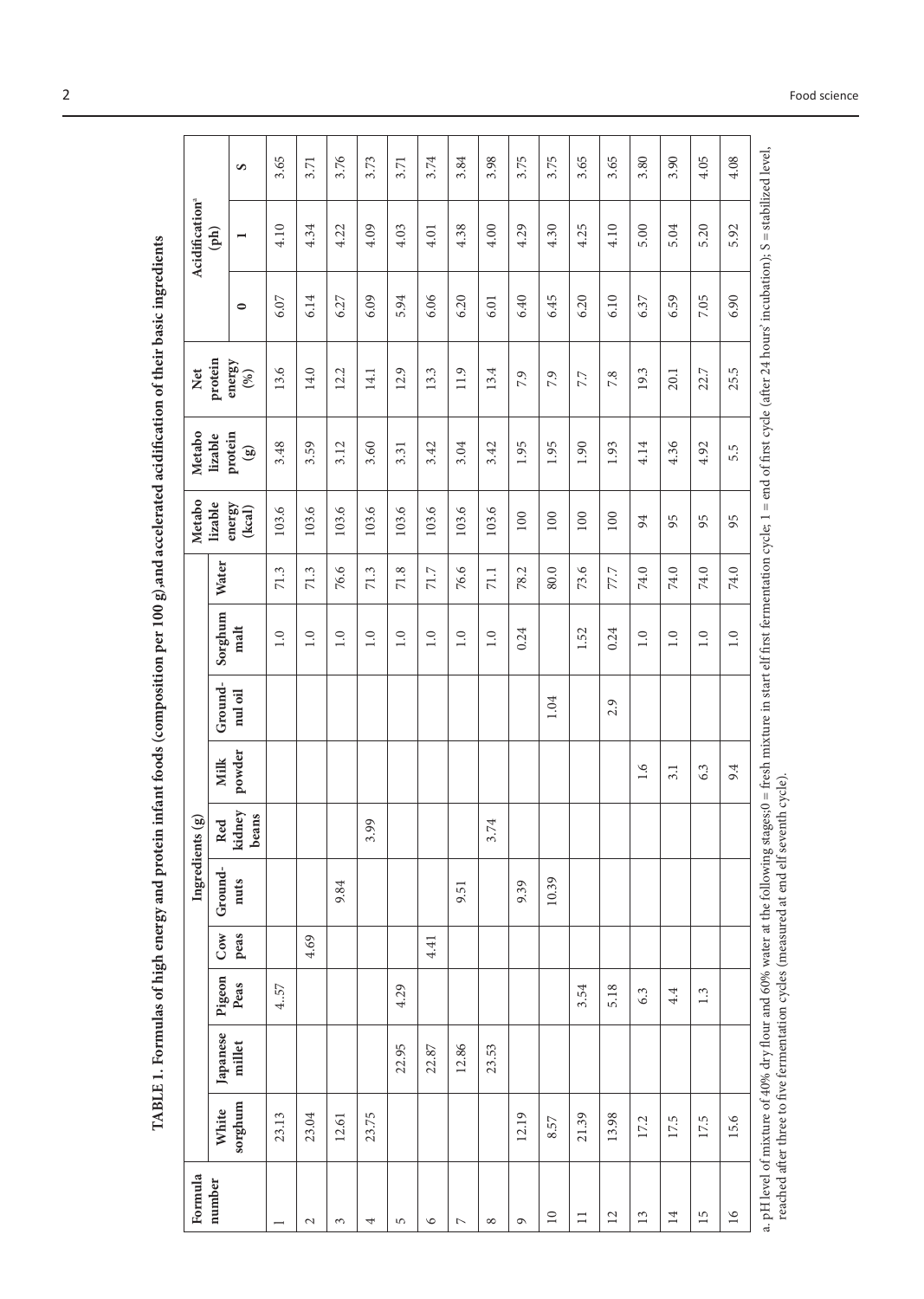# **Materials and methods**

#### **Materials**

## *Ingredients*

The cereals tested were white and red sorghum varieties (*Sorghum bicolor ssp. caffrorum*), white feterita sorghum (*Sorghum bicolor ssp. caudatum*), Japanese millet (*Echinodoa frumentacea*), bulrush millet (*Pennisetum typhoides*), finger millet (*Eleusine coracana*), and polished white long-grain rice (*Oryza saliva*). The tubers tested were sweet cassava (*Manihot esculenta*), imported deepfrozen from Thailand, and sweet potatoes (Ipomoea batatas), imported fresh from Surinam. The legumes tested were pigeon peas (*Cajanus cajan*), cow peas (*Vigna unguiculata*), groundnuts (*Arachis hypogea*), and red kidney beans (*Phaseolus vulgaris*). The vegetable oil used was commercially available groundnut oil, obtained by expeller expression. Malt was prepared from white sorghum as described under "Methods." below. Milk power containing 1% fat and 4.5% moisture was used, prepared commercially by spray-drying at moderate temperature (90°C). Refined cane-sugar was used.

#### *Microbial cultures*

*Salmonella typhimurium* II 505 (resistant to 200 ppm nalidixic acid) and *Staphylococcus aureus* S6 (SEA, SEB) were kindly provided by the National Institute of Public Health and Environmental Protection, Bilthoven, Netherlands. *S. typhimurium* was maintained in brainheart infusion broth (BHI, Gibco, Scotland, No. 152- 0680) with 200 ppm nalidixic acid (Sterling-Winthrop, Guildford, UK); *S. aureus* was maintained on slopes of nutrient agar (NA, Oxoid CM 3).

# **Methods**

#### *Calculation of weaning food formula*

The approximate composition of the ingredients used was obtained from food tables [16, 17, 18]. Crude protein was determined according to AOAC method 2.055 [19], and dry matter was determined by drying to constant weight at 105°C. Energy contents were calculated taking digestibility into account for arriving at metabolizable energy.

Optimal proportions of ingredients in mixtures were determined by principles of complementarily among amino-acid patterns [20]. Desirable amounts of ingredients in mixtures were derived from recommendations of energy intakes [21]. The amounts of groundnut oil and/or sorghum malt added were chosen to achieve an end-effect of 6 cm spread of the food after 30 seconds when testing with the Adams consistometer [22].

The composition of some weaning formulas is given in table 1, together with their nutritive values for energy and protein. At an energy density of approximately 100 kcal (420 kJ) per 100 ml of porridge, children with a stomach capacity of about 275 ml at nine months old [23] will realize intakes of 275 kcal (1,150 kJ) of energy and 4.5-11 g of utilizable protein in one feeding.

#### *Preparation of ingredients*

The preparation of the raw materials is summarized in figure 1. Cereals were cleaned dry and ground to wholegrain meals using a laboratory impact mill (Pallmann type REF L18, Zweibrücken, FRG). Two methods were used for experimental tannin removal: Sorghum was dehulled by dry abrasion with a laboratory-scale rice-polishing cone (Olmia, Italy); subsequently the resulting endosperm was ground by impact milling as above. Alternatively, lye-extraction was carried out on the whole grain [24]; subsequently the grain was dried in a circulating-air oven at 50°C and ground by impact milling.

Cassava was peeled, washed, and cut into cubes of approximately  $1 \text{ cm}^3$ . Sweet potatoes were peeled by wet abrasion, washed, and mashed using a Waring blender.

Pigeon peas, cow peas, and red kidney beans were cleaned dry and ground to whole-kernel meals by impact milling as above. Groundnuts were cleaned and shredded unblanched to 1 mm particles using a household shredder (Moulinex, France).

Malt was prepared from white sorghum by soaking the grain for six hours at 20°C, discarding the water, aerating for 15 minutes, rinsing with fresh tap-water, soaking for 18 hours at 20°C, discarding the water, rinsing the grain and spreading it 1 cm thick in wet cloth, germinating for three days at 20°C until the rootless reached a length of 1.5 cm, drying in a hot-air oven at 50°C for two hours, removing the rootless by sieving, and grinding the malted grain by impact milling.

# *Accelerated natural lactic acid fermentation*

The principle of gradual selection of lactic acid bacteria by recycling of inoculum as shown in figure I was described earlier [25]. Mixtures of flour and tap-water in a ratio of 40 g flour to 60 g water were incubated at 30°C. Fermentation cycles were 24 hours. At the start of each new cycle, material from the previously fermented batch was added as a starter at an inoculum rate of 10%. The fermented mixtures are referred to as "concentrates. "

# **Preparation of weaning food (***porridge***)**

The preparation of the porridge is also summarized in figure 1. Using the calculated formula as a basis, an appropriate volume of tap-water was brought to a rolling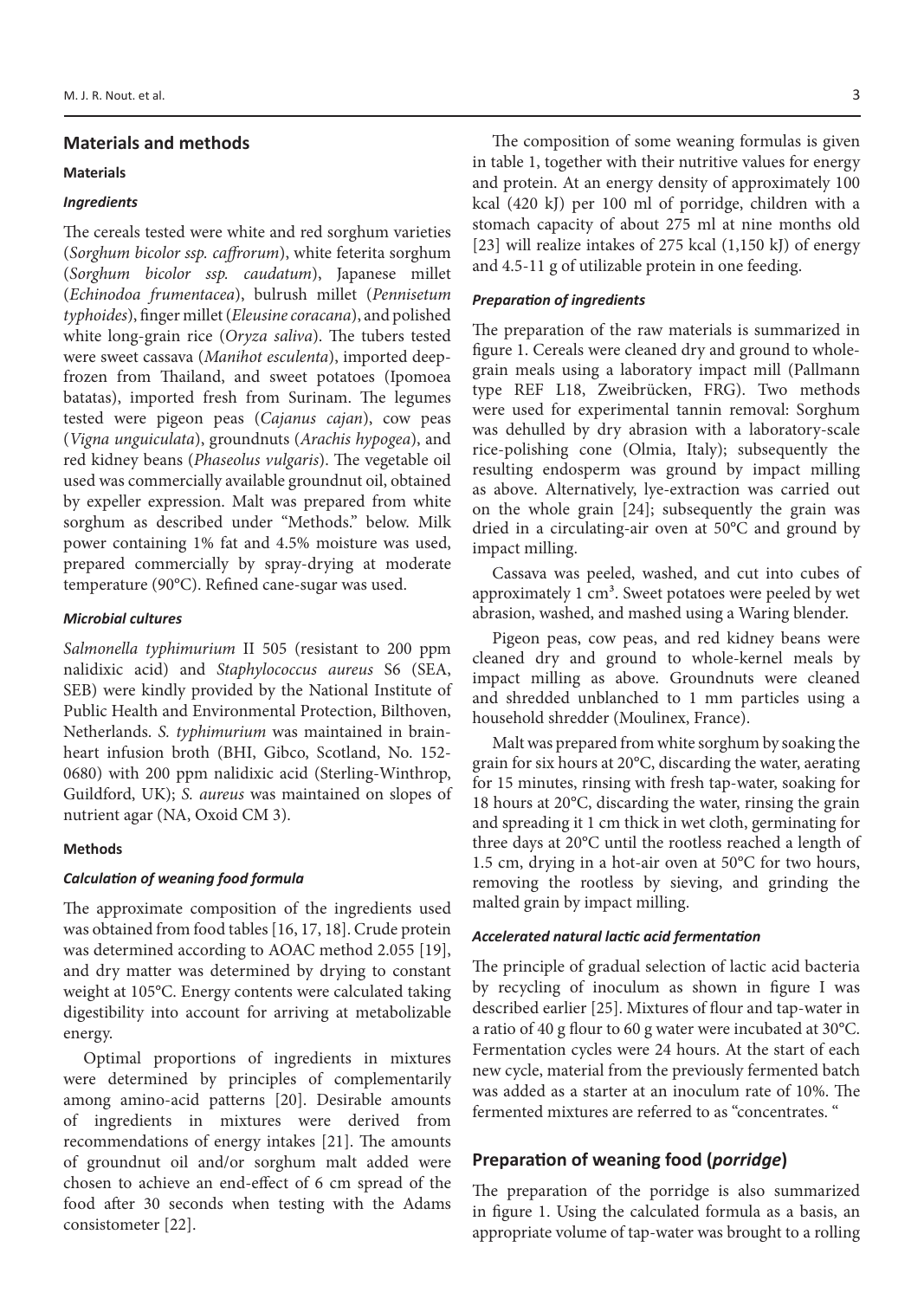boil, and a corresponding quantity of concentrate was added gradually while stirring to avoid lumps. After boiling for 10 minutes at 100°C, the viscous mass was allowed to cool to 45-55°C; subsequently, the specified weight of malt was added and mixed by stirring. Liquefaction was allowed for 30 minutes, and the product was boiled again for 5 minutes to reduce the microbial load introduced by the malt, to inactivate the malt enzymes, and to remove the gritty mouth-feel otherwise caused by the uncooked malt, and allowed to cool. The resulting final product is referred to as "porridge."



**FIG. 1. Flow-sheet of fermentation and porridge preparation**

#### *Storage tests*

The porridges were prepared in glass laboratory beakers. Immediately after cooking, they were covered with aluminium foil and allowed to cool to 30°C prior to incubation for 24 hours at 30°C.

# *Challenge tests*

After preparation and cooling to 30°C, porridges were inoculated with a 24-hour 37°C BHI + 200 ppm nalidixic acid culture of *Salmonella typhimurium* or with a 24-hour 37°C nutrient broth (NB, Oxoid CM 1) culture of *Staphylococcus aureus*, and incubated at 30°C for 24 hours.

#### **Analysis**

#### *Sampling*

Experimental products were prepared in quantities of at least 0.5 kg. Samples for chemical and microbiological analysis were 50 g and 10 g respectively.

#### *Chemical analysis*

pH: An Electrofact pH meter with Schott N61 electrode was used.

Titratable acidity: A 10 g sample was mixed with 90 ml of distilled water, and 0.1000 M NaOH was added until pH 8.50 was reached, while stirring continuously. After 10 minutes of stirring, more NaOH was added to adjust the pH at 8.50, and this was repeated after another 10 minutes of stirring.

Organic acids:  $L(+)$ -lactic acid and  $D(-)$ -lactic acid were determined by enzyme assay (Cat. No. 139084, Boehringer, Mannheim, FRG). Acetic acid was also determined by enzyme assay (Cat. No. 148261, Boehringer, Mannheim, FRG). In addition, lactic and acetic acids were determined by HPLC after clarification with Carrez A and B solutions. The eluent used was 0.01  $N H<sub>2</sub>SO<sub>4</sub>$  at 30°C and 80 bar, pre-column AG50W/X4 (BioRad), column HPX-87-H (BioRad), and detector R12 \* shodex RI SE-61.

#### *Microbiological analysis*

Sample preparation and determinations of total aerobic count, *Enterobacteriaceae*, yeasts, and lactic acid bacteria were as described earlier [26].

Counting of *Staphylococcus aureus* using Baird Parker medium was carried out as reported previously [27].

Counting of the nalidixic-acid-resistant strain of *Salmonella typhimurium* was carried out in pour plates of plate-count agar (PCA, Oxoid CM 325) containing 200 ppm nalidixic acid (Sterling-Winthrop, Guildford, UK)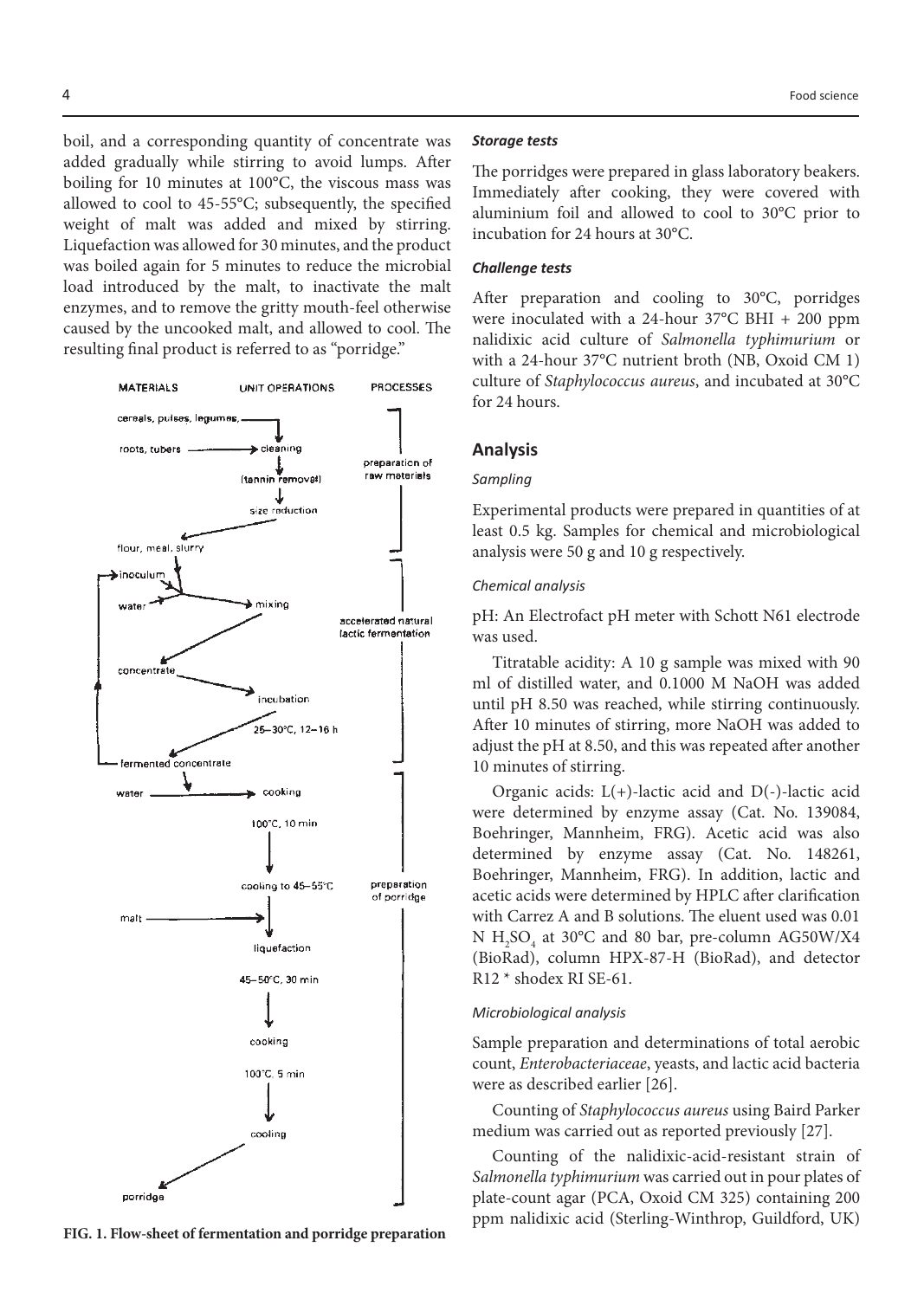at 37°C for 24 hours. If sublethal injury was expected, resuscitation was carried out by spreading 0.1 ml of diluted sample on thin tryptone soya agar plates (TSA, Oxoid Cm 131) and incubating for two hours at 37°C. Subsequently, a think overlay of PCA + 200 ppm nalidixic acid was applied and the material was incubated at 37°C for 24 hours.

If the numbers of *S. typhimurium* were below the detection level of the pour plates with PCA, a qualitative method was used to detect the presence or absence of viable cells. In that case, pre-enrichment from a 25 g sample in 225 ml of buffered peptone water (BPW, Oxoid CM 509) for 20 hours at 37°C was followed by selective enrichment of 0.1 ml BPW culture in 100 ml of Rappaport Vasiliadis medium (RV, Oxoid CM 669) with 150 ppm nalidixic acid for 48 hours at 42.5°C and subsequent surface streaking of plates of brilliant green agar (BOA, Oxoid CM 329) after 24 hours and 48 hours. BGA was incubated for 24 hours at 37°C. Reporting of counts and detection limits were as described earlier [26].

### **Results and discussion**

#### **Accelerated natural lactic fermentation**

A natural lactic fermentation of uncooked cereal meal in water at 25-30°C will develop through successive dominances of aerobic epiphytes, enterobacteriaceae, hetero- and homo-fermentative *Leuconostoc, Lactobacillus, and Pediococcus spp*., resulting in acidification to pH 3.6-4.0 after two to three days. Also, some naturally occurring yeasts will be present.

In order to speed up the natural acidification process by lactic acid bacteria, daily inoculum recycling was found to be highly effective [25], realizing two advantages. Firstly, the slow natural process is accelerated by the inoculum enriched with acid producing strains of lactic acid bacteria. Secondly, the consumption of fermentable carbohydrates by aerobes and enterobacteriaceae is inhibited by the immediate dominance of lactic acid bacteria. As a result, more carbohydrate is available for lactic acid fermentation.

Figure 2 illustrates the stabilization of the acidification taking place after a few cycles of fermentation with inoculum recycling. The recycling method has been used reliably for long periods; occasional interruptions do not need to influence its dependability [25]. Table 2 shows that, after only three to five daily recyclings, the composition of the microflora was dominated by lactic acid bacteria, while some yeasts were also present. On the other hand, enterobacteriaceae could not be detected in concentrates with stabilized acidification. The described method of in oculum recycling offers a predictable and

rapid lactic fermentation and can be carried out under simple household conditions. There is no requirement for the maintenance and handling of microbial pure cultures, since the principle of natural selection of naturally occurring micro-organisms is employed.

The standardization of fermentation conditions was based on experiments with whole-grain meals of a white sorghum variety, a feterita sorghum cultivar, and Japanese millet. The extent of acidification increased with higher dry-matter content of the concentrates and larger inoculum rate. Since homogenous mixing becomes difficult with higher dry-matter content, a ratio of 40 g meal to 60 g water was chosen. For reasons of economy, an inoculum rate of 10% was employed in all further experiments. The acidification rate was highest at 25- 30°C. At still higher temperatures, acidification becomes irregular. In order to enable adequate stabilization in all concentrates, inoculum recycling was carried out for at least one week (seven cycles) to evaluate the fermentation of the porridge ingredients.



**FIG. 2. Stabilization of acidification resulting in accelerated natural lactic fermentation. Conditions: white sorghum meal and water in a ratio of 40: 60; inoculum rate, 10%; incubation temperature, 30 °C.**

#### **Acidification of the basic porridge ingredients**

Table 2 summarizes the acidification and microbiological composition of the fermented concentrates of basic tropical staple cereals and tubers after the first fermentation cycle and after a stabilized acidification had been achieved. Maize was not included since its acidification is well-documented [28, 29].

Since meals from the red grains (red sorghum and finger millet) resulted in less acidification than the "white" ones, it was hypothesized that the higher content of tannins in the red grains inhibits the fermentative acidification. This was confirmed in experiments with meal from red sorghum grains from which tannins had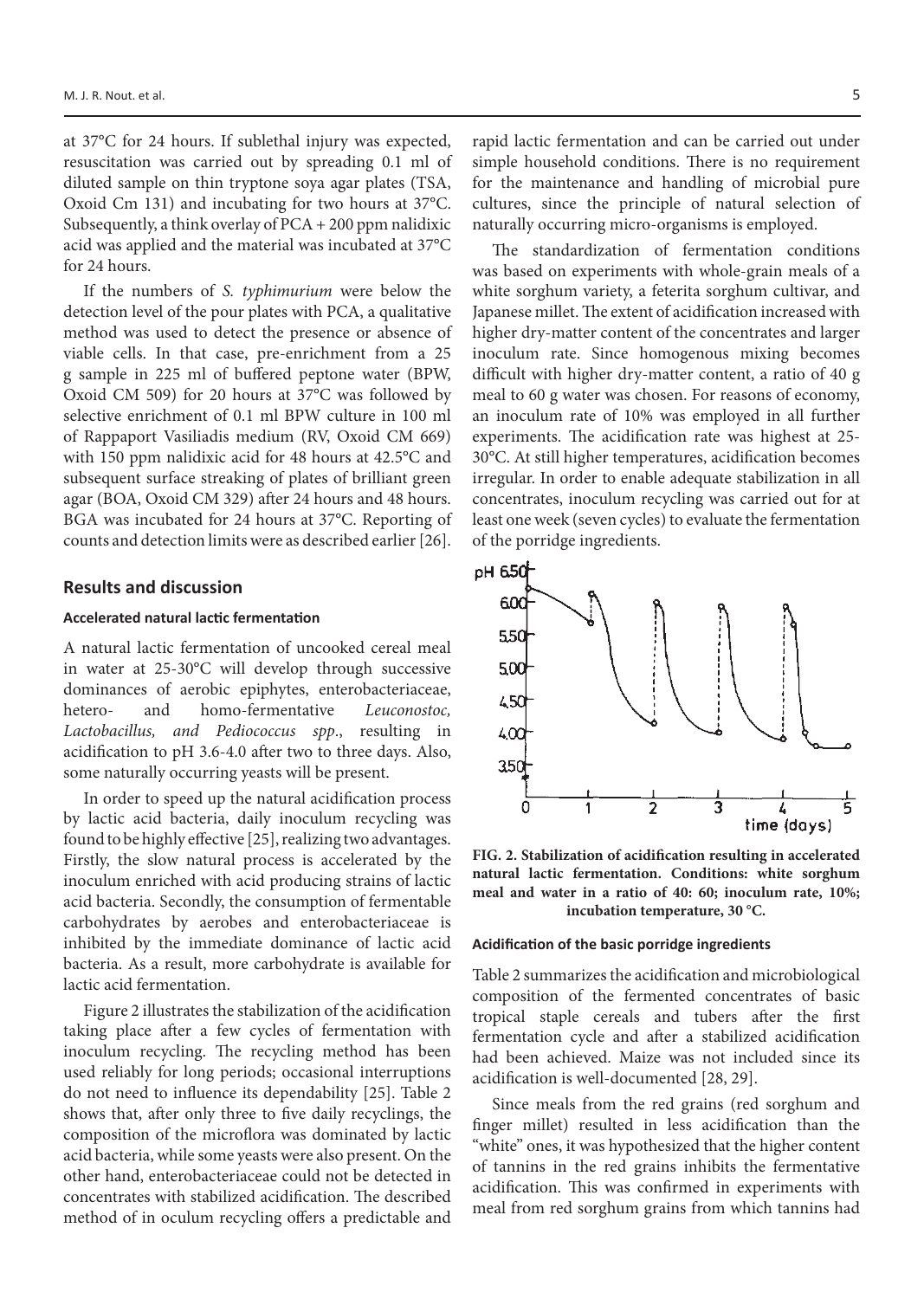been removed either by dry abrasive polishing or by lye extraction. A summary of the fermentation characteristics after the removal of tannins is given in table 3. Although it is possible to obtain extensive acidification after tannin removal, the required processing renders the utilization of high tannin ingredients unattractive.

| TABLE 2. Aceelerated natural lactic fermentation of basic porridge ingredients |  |  |  |
|--------------------------------------------------------------------------------|--|--|--|
|--------------------------------------------------------------------------------|--|--|--|

| Stage <sup>a</sup> | Sorghum,<br>white var. | Sorghum<br>white<br>feterita | Sorghumred<br>var | Japanese<br>Millet                | <b>Bulrush</b><br>millet | Finger<br>millet | Rice,<br>polished | Cassava,<br>diced | Sweet<br>potato,<br>wet slurry |
|--------------------|------------------------|------------------------------|-------------------|-----------------------------------|--------------------------|------------------|-------------------|-------------------|--------------------------------|
|                    |                        |                              |                   | Acidity (pH)                      |                          |                  |                   |                   |                                |
| $\overline{0}$     | 6.15                   | 6.50                         | 6.07              | 6.13                              | 6.15                     | 6.05             | 6.18              | 6.25              | 6.30                           |
| $\mathbf{1}$       | 5.60                   | 5.10                         | 4.66              | 5.42                              | 4.19                     | 4.62             | 3.97              | 4.13              | 4.20                           |
| S                  | 395                    | 371                          | 4.27              | 3.65                              | 3.65                     | 4.10             | 3.46              | 3.83              | 3.85                           |
|                    |                        |                              |                   | Acidity (% w/w lactic acid)       |                          |                  |                   |                   |                                |
| $\overline{0}$     | 0.14                   | 0.29                         | 0.16              | 0.18                              | 0.17                     | 0.15             | 0.10              | 0.19              | 0.20                           |
| $\mathbf{1}$       | 0.36                   | 0.46                         | 0.67              | 0.62                              | 0.50                     | 0.35             | 0.61              | 0.60              | 0.65                           |
| S                  | 0.84                   | 1.29                         | 0.71              | 1.33                              | 1.30                     | 0.81             | 1.17              | 1.22              | 1.17                           |
|                    |                        |                              |                   | Lactic acid bacteria <sup>b</sup> |                          |                  |                   |                   |                                |
| $\overline{0}$     | 2.6                    | 3.8                          | <1.7              | 3.0                               | 3.7                      | 3.1              | 3.5               | 2.7               | 2.5                            |
| $\mathbf{1}$       | 9.3                    | 9.2                          | 8.9               | 9.5                               | 9.1                      | 9.2              | 8.1               | 8.6               | 9.0                            |
| S                  | 9.7                    | 9.5                          | 9.1               | 9.5                               | 9.2                      | 9.2              | 8.5               | 9.1               | 9.5                            |
| Enterobacteriaceab |                        |                              |                   |                                   |                          |                  |                   |                   |                                |
| $\Omega$           | 3.0                    | 3.0                          | 5.6               | 4.7                               | 4.6                      | 5.2              | 3.9               | 1 < 1.7           | 13.1                           |
| $\mathbf{1}$       | 6.5                    | 5.8                          | 7.2               | 4.3                               | 7.7                      | 7.4              | 5.8               | 4.6               | 7.8                            |
| S                  | <1.7                   | <1.7                         | <1.7              | <1.7                              | <17                      | <17              | <17               | <171              | <17                            |
|                    |                        |                              |                   | Yeastsb                           |                          |                  |                   |                   |                                |
| $\overline{0}$     | 2.7                    | 2.7                          | 4.3               | 3.8                               | 3.7                      | 3.0              | 2.5               | 2.4               | 2.9                            |
| $\mathbf{1}$       | 7.1                    | 6.8                          | 4.8               | 4.9                               | 4.5                      | <1.7             | 5.3               | 2.8               | 3.5                            |
| S                  | 7.7                    | 7.2                          | 6.6               | 7.2                               | 6.4                      | <1.7             | 7.4               | .1.7              | 4.5                            |

Concentrates containing 40% w/w dry matter; recycling (inoculum) rate.10% every 24 hours; incubation at 30 °C.

a. 0 = mixture of fresh flour and water at start of first fermentation cycle: 1 = end of first cycle (after 24 hours' incubation); S = stabilized level, reached after three to five cycles (measured at cnd of seventh cycle).

b. Expressed as '°Log colony-forming units (CFU) per gram.

| TABLE 3. Influence of tannin removal on accelerated natural lactic fermentation of red sorghum concentrate |  |
|------------------------------------------------------------------------------------------------------------|--|
|------------------------------------------------------------------------------------------------------------|--|

|                                                                  |          | pH   |      |          | Lactic acid bacteria |     |                          | Enterobacteriaceae       |      |
|------------------------------------------------------------------|----------|------|------|----------|----------------------|-----|--------------------------|--------------------------|------|
|                                                                  | $\bf{0}$ | 1    | S    | $\bf{0}$ | 1                    | S   | $\bf{0}$                 | 1                        | S    |
| Untreated (control)                                              | 6.18     | 4.66 | 4.30 | 4.6      |                      | 8.9 | $\overline{\phantom{a}}$ | $\overline{\phantom{a}}$ | 4.9  |
| Polished by dry<br>abrasion                                      | 6.38     | 3.96 | 3.80 | 3.0      |                      | 9.3 | 4.8                      | 5.4                      | <1.7 |
| Soaked in 0.05 M<br>NaOH <sup>a</sup>                            | 6.42     | 4.05 | 3.88 | 6.1      | 8.9                  | 9.3 | 7.2                      | 3.7                      | 3.0  |
| Soaked in 0.05 M<br>KOH <sup>a</sup>                             | 6.27     | 3.97 | 3.70 | 6.3      | 8.9                  | 9.1 | 7.4                      | < 1.7                    | <1.7 |
| Soaked in distilled<br>water (control) <sup><math>a</math></sup> | 6.04     | 4.41 | 4.23 | 6.2      | 87                   | 90  | 60                       | 57                       | 4.5  |

See notes for table 2.

a. Soaked 24 hours at 30 °C.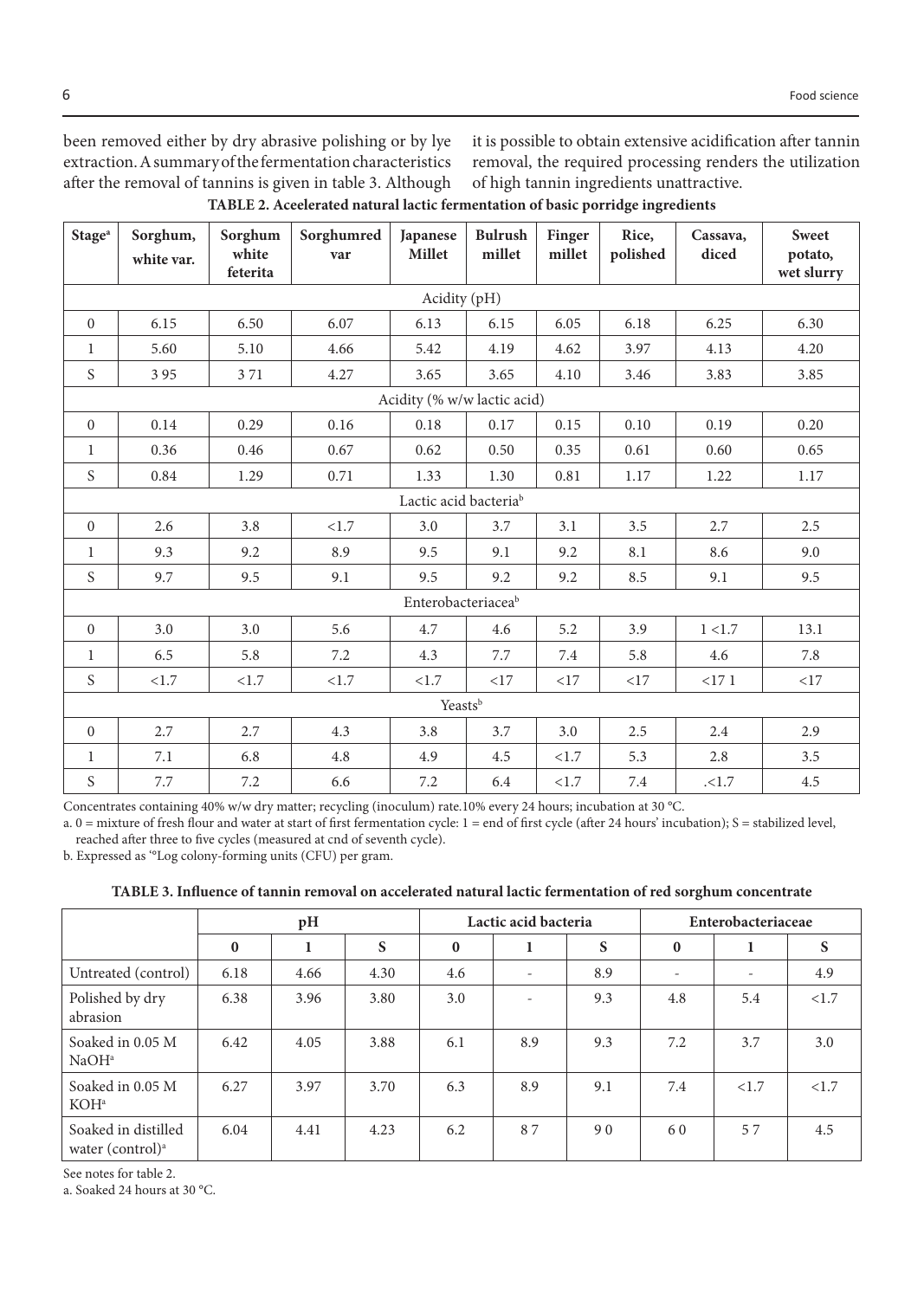#### **Acidification of composite concentrates**

Table 1 shows the composition of some porridges designed to contain approximately I kcal (4 kJ) of metabolizable energy per gram and a minimum of 7.8% net protein energy. The mixed dry constituents except malt and oil were made into concentrates containing 40 g of composite flour and 60 g of water. At the right in table 1, the pH values of the concentrates are shown immediately after mixing (0), after one fermentation cycle of 24 hours at 30°C (1), and after seven fermentation cycles, when stabilized acidification had been achieved (S).

It is shown that various mixtures of cereal and pulses or legume meals can be acidified successfully. After the first fermentation cycle, the pH values are still higher than 4.0. However, significantly lower pH values are achieved if the system of stabilized acidification by inoculum recycling is employed. In most cases, pH values well below 4.0 were obtained after two to four fermentation cycles.

Only if milk powder was chosen as a major ingredient did the pH in stabilized systems not decrease below 4.0. Chemical analysis of the fermented concentrates revealed that lactic and acetic acids were predominant: in formula 11 they occurred in the ratio D( - )-lactic:  $L( + )$ -lactic: acetic = 10: 13: 1. In addition, analysis of the fermented concentrates containing milk powder showed that approximately 60% of the lactose had been hydrolysed during the fermentation. This could be of interest for lactose-intolerant consumers.

# **Microbiological stability of the cooked final products**

The microbiological stability of porridges cooked from fermented concentrates as described in the methods section, and formulated as in table 1, was evaluated in storage and challenge tests. Some representative results are presented in table 4. Formulas 9 and 11 represent simple cereal-legume mixtures.

During the storage tests, no recontamination occurred. Consequently, counts of enterobacteriaceae remained below the detection level. As evidenced by the difference in total aerobic count after storage, products from fermented concentrates strongly inhibited the outgrowth of heat-resistant bacterial endospores that had survived the cooking, whereas non-fermented products allowed their growth

Challenge tests showed a rapid growth of *S. typhimurium and S. aureus* in porridges from nonfermented concentrates. On the other hand, the inoculated bacteria died in the acidified porridges. With formulas 14 and 16 it has been shown that increasing levels of milk powder increase the pH of the resulting porridge. In storage tests, the outgrowth of surviving endospores was inhibited. In challenge tests, porridges with levels of milk powder causing  $pH > 4.0$  were less effective in reducing the counts of inoculated *S. typhimurium and S. aureus*.

| Formula <sup>a</sup>   | pH of                     | Storage tests <sup>b</sup>              |                                                  |         |                                   | <b>Challenge tests</b> |                           |  |  |
|------------------------|---------------------------|-----------------------------------------|--------------------------------------------------|---------|-----------------------------------|------------------------|---------------------------|--|--|
|                        | porridge<br>after boiling | <b>Total</b><br>Aerobic                 | Enterobacter<br>iaceae $\mathbf{t}_{\text{23h}}$ |         | Inoculated with S.<br>typhimurium |                        | Inoculated with S. aureus |  |  |
|                        |                           | Bacteria $\mathbf{t}_{_{\textrm{24h}}}$ |                                                  | $t_{0}$ | $\mathbf{t}_{\text{24h}}$         | $t_{0}$                | $t_{24h}$                 |  |  |
| Non-fermented          |                           |                                         |                                                  |         |                                   |                        |                           |  |  |
| 9                      | 6.32                      | 8.4                                     | <1.7                                             | 3.0     | 9.3                               | 4.5                    | 8.5                       |  |  |
| 11                     | 6.50                      | 8.7                                     | <1.7                                             | 3.0     | 9.5                               | 4.4                    | 8.5                       |  |  |
| Fermented <sup>c</sup> |                           |                                         |                                                  |         |                                   |                        |                           |  |  |
| 9                      | 3.75                      | 3.6                                     | <1.7                                             | 3.0     | <1.7                              | 4.5                    | < 2.7                     |  |  |
| 11                     | 3.85                      | 3.8                                     | <1.7                                             | 3.0     | < 1.7                             | 5.0                    | < 2.7                     |  |  |
| 14                     | 3.84                      | 4.7                                     | <1.7                                             | 7.1     | <1.7                              | 5.3                    | < 2.7                     |  |  |
| 16                     | 4.38                      | 2.4                                     | <1.7                                             | 7.3     | 4.3                               | 7.5                    | 2.7                       |  |  |
| $11 + 6\%$             |                           |                                         |                                                  |         |                                   |                        |                           |  |  |
| sucrosed <sup>d</sup>  | 3.84                      | 2.4                                     | < 1.7                                            | 6.9     | < 1.7                             | 7.5                    | < 2.7                     |  |  |

**TABLE 4. Microbiological stability during storage and challenge tests of porridges cooked from non-fermented and fermented concentrates**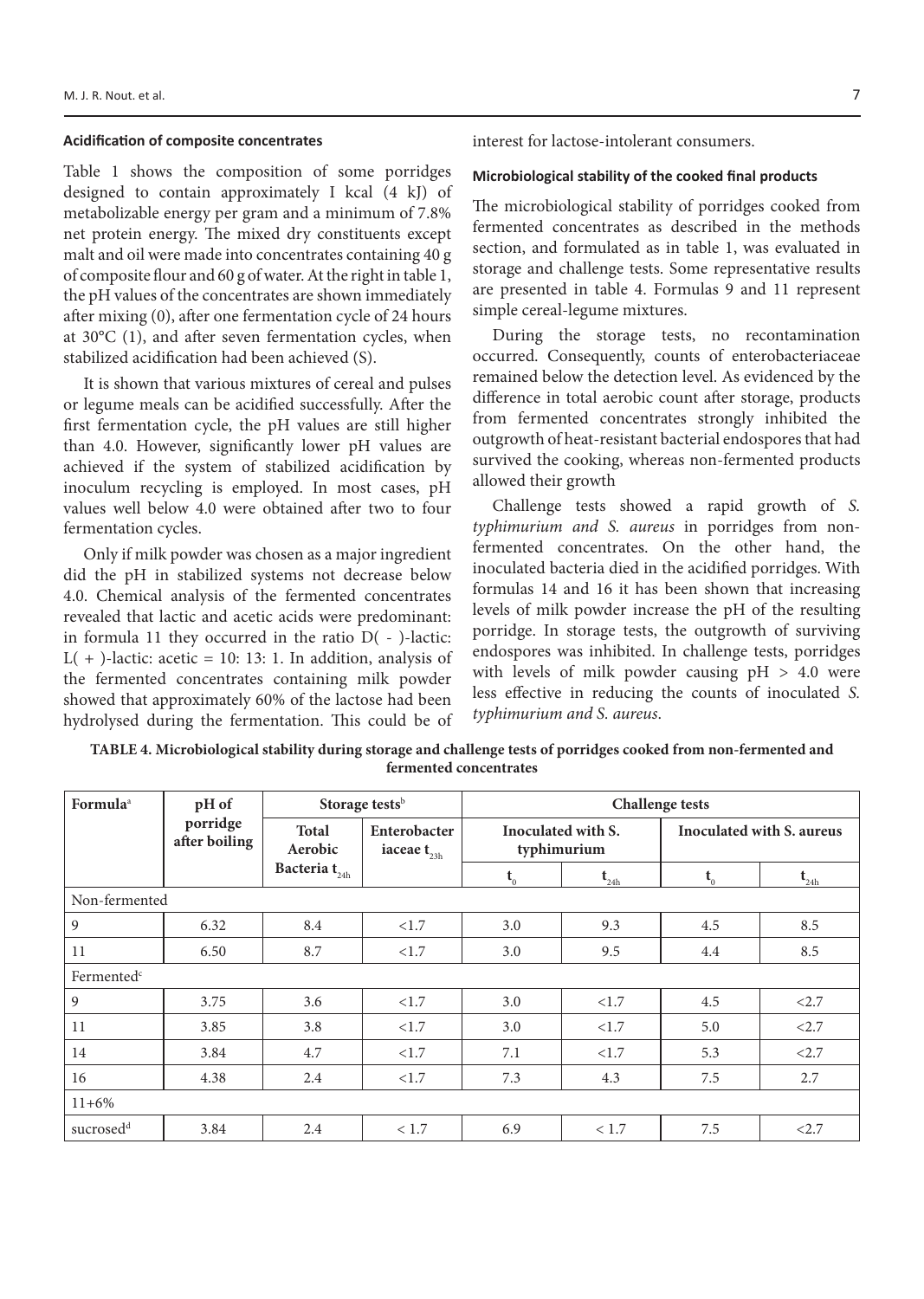| -10%<br>11<br><b>III</b> |             |                |                 |                               |            |                                           |                |
|--------------------------|-------------|----------------|-----------------|-------------------------------|------------|-------------------------------------------|----------------|
| sucrose                  | 370<br>J.IJ | $\sim$<br>ر، ۲ | -<br><b>1.1</b> | $\mathsf{U} \cdot \mathsf{I}$ | <b>1.7</b> | $\sim$ $\sim$<br>$\overline{\phantom{a}}$ | $\sim$<br>\2./ |

All counts expressed as <sup>10</sup>Log N per gram of porridge.

to = initial time;  $t_{24}$  = after 24 hours' incubation at 30 °C

a. See table 1 for ingredients.

b. Not inoculated.

c. Porridges from concentrates acidified by accelerated natural lactic fermentation.

d. Sucrose added after preparation of porridge.

**TABLE 5. Microbiological stability during storage and challenge tests of porridges obtained by cooking dehydrated fermented concentrate. and by rehydration without boiling of dehydrated precooked porridge**

| Formula          | pH after |                       | Storage tests      |      | Challenge test (inoculated with S. |
|------------------|----------|-----------------------|--------------------|------|------------------------------------|
|                  | boiling  | <b>Total bacteria</b> | Enterobacteriaceae |      | typhlmurium)                       |
|                  |          | 24h                   | 24h                |      | 24h                                |
| $11A^a$          | 3.88     | 3.50                  | < 1.7              | 4.50 | $< 2.4 (-)$ <sup>c</sup>           |
| 11B <sup>b</sup> | 4.00     | 2.9                   | < 1.7              | 3.0  | $2.4$ ( -                          |

All counts expressed as <sup>10</sup>Log N per gram of porridge.

 $t_0$  = initial time:  $t_{24h}$  = after 24 hours' incubation at 30°C.

a. Porridge cooked from dehydrated fermented concentrate. formula 11 (see table 1 for ingredients).

b. Instant porridge, reconstituted without boiling from drum-dried flakes of precooked porridge. formula 11.

 $c$  (-) = absent in 25 g by liquid selective enrichment.

In order to mask the sour taste of porridge from fermented concentrate, sugar additions of 6%-10% (porridge weight basis) are adequate. Table 4 shows that the addition of sugar to prepared porridge did not significantly affect its microbiological stability.

# **Dehydration of fermented concentrate**

For distribution and marketing' a dehydrated product would be preferred. Several options were studied.

- 1. *Packaging a mixture of 90% fresh (non-fermented) flour and 10% dehydrated fermented concentrate*. At the household level this would still have to undergo a fermentation to achieve the required acidity, followed by porridge cooking. Experimental dehydration of fermented concentrate using a hot air oven with forced cross-flow ventilation could be applied to obtain products with 4%-6% moisture content and adequate residual counts of lactic acid bacteria to act as starters for fermentation. The fermentative activity of the fresh and stored dehydrated concentrates was compared with that of wet fermented concentrate, using mixtures of 90% non-fermented sorghum flour and 10% starter concentrate (dry-measure basis). Dehydration reduced the activity of the starter concentrate considerably, especially after a few weeks of storage. The pH decrease would start only after a lag time of 10-12 hours, during which period contaminating micro-organisms could have multiplied to dominance. Another disadvantage of this approach is that the product cannot be used immediately in the household since it still needs to be fermented.
- 2. *Packaging the dehydrated fermented concentrate*. At the household level, this could be cooked into a sour porridge immediately. Fermented concentrate of formula 11 was dehydrated in a hot-air oven. Table 5 shows the excellent microbiological stability of porridge prepared from the dried material according to the corresponding formula in table 1 (11A).
- 3. *Packaging a dehydrated (instant) cooked porridge*. At the household level this product could be reconstituted into porridge with cold or warm water. Cooked porridge using the same formula 11 was dehydrated by drum-drying to obtain flakes of instant porridge. The flakes were reconstituted with water of 50°C following the corresponding formula in table 1. The resulting porridge (11B) had an excellent microbiological stability, as indicated in table 5.

Although the latter two dehydrated products proved safe under laboratory conditions, it would be preferable to promote the use of option 2 (dehydrated fermented concentrate) for use at the household level, for at least two reasons. First, the cooking required to prepare porridge from this product will help to deactivate contaminations introduced by the water used, and, second, the required hot-air drying technology is considerably cheaper than the drum-drying process required for manufacturing instant porridge.

# **Acknowledgements**

The co-operation of the following is gratefully acknowledged: W. Marks, M. Flapper, T. Roos, and E. Drost, of the Department of Food Science, Agricultural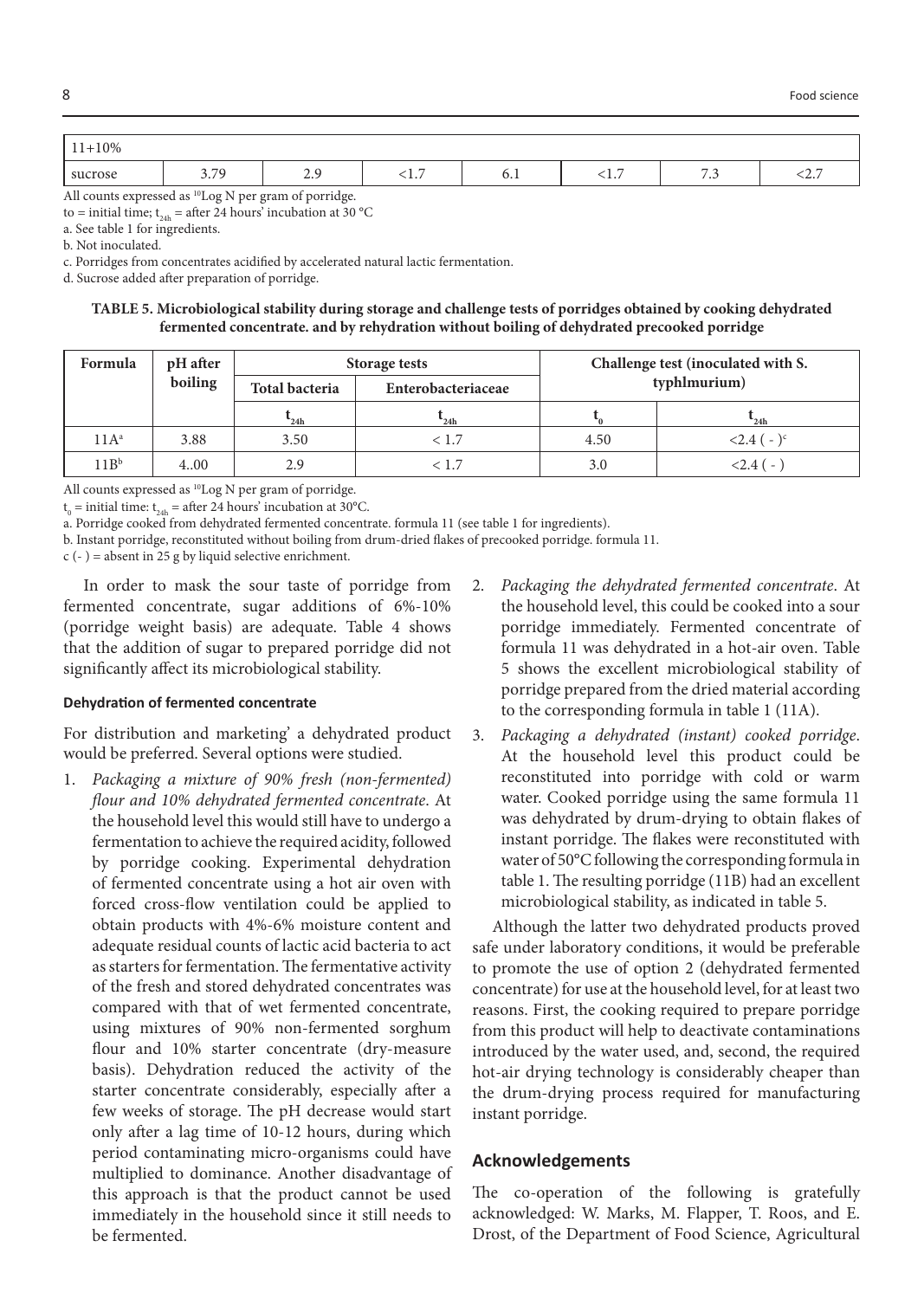University, for technical contributions; W. Klaver and F. van der Haar, of the International Agricultural Centre, Wageningen, for contributions towards the formulation of weaning foods; G. Drente, of Meeuwen, for providing cereals and legumes; M. Kelfkens of the TNO Institute of Cereals, Flour and Bread, Wageningen, for polishing grain; and S. Notermans, of the National Institute of Public Health and Environmental Protection, Bilthoven, for providing bacterial cultures.

#### **References**

- 1. Evans JR. International health: a rationale. ASM News (American Society for Microbiology) 1986;52:460-64.
- 2. United Nations Children's Fund (UNICEF). The state of the world's children. Oxford, UK: Oxford University Press, 1987.
- 3. Snyder JD, Merson MH. The magnitude of the global problem of acute diarrhoeal disease: a review of active surveillance data. Bull WHO 1982;60:605-13.
- 4. Middleton PJ, Szymanski MT, Petric M. Viruses associated with acute gastroenteritis in young children. Am J Dis Child 1977;131:733-37.
- 5. Itotia JN, Cruickshank B, Refai M. Bacteriological and parasitological investigations on faeces from diarrhoea! cases and apparently healthy persons with reference to food handlers in Kenya. E Afr Med J 1978;55:366-72.
- 6. Oyerinde JPO, Ogunbi O, Alonge AA. Age and sex distribution of infections with Entamoeba histolytica and Giardia intestinalis in the Lagos population. Int J Epidem 1977;6:231-34.
- 7. Oyerinde JPO, Alonge AA, Adegbite-Hollist AF, Ogunbi O. The epidemiology of Entamoeba histolytica in a Nigerian urban population. Int J Epidem 1979;8:5559.
- 8. Stephenson LS, Crompton DWT, Latham MC, Schulpen TWJ, Nesheim MC, Jansen AAJ. Relationships between Ascaris infection and growth of malnourished pre-school children in Kenya. Am J Clin Nutr 1980; 33:1165-72.
- 9. Jiwa SFH, Krovacek K, Wadström T. Enterotoxigenic bacteria in food and water from an Ethiopian community. Appl Environ Microbiol 1981;41:1010-19.
- 10. Rowland MGM, Barrell RAE, Whitehead RG. Bacterial contamination in traditional Gambian weaning foods. Lancet 1978;Jan21:136-38.
- 11. Chen LC. Interactions of diarrhoea and malnutrition: mechanisms and interactions. In: Chen LC, Scrimshaw NS, eds. Diarrhoea and malnutrition. New York: Plenum, 1983.
- 12. Feachem RG, Hogan RC, Merson MH. Diarrhoeal disease control reviews of potential interventions. Bull WHO 1983;61:637-40.
- 13. Akingbala JO, Onochie KU, Adeyemi IA, Oguntimein GB. Steeping of whole and dry milled maize kernels in ogi preparation. J Food Process Preserv 1987;11:1-11.
- 14. Noort G van, Spence C. The mahewu industry. S Afr Food Rev 1976;3:129-30,133.
- 15. Mbugua SK, Ledford RA, Steinkraus KH. Application of pure lactic cultures on the fermentation of uji (an East African sour cereal porridge). Lebensmittel-Wissenschaft und -Technologie 1984;17:252-56.
- 16. FAO. Food composition tables for Africa. Rome: FAO, 1968.
- 17. FAO. Amino acid contents of foods and biological data on proteins. Rome: FAO, 1970.
- 18. Platt BS. Tables of representative values of food commonly used in tropical countries. Special report series, no. 302. London: Medical Research Council. 1962.
- 19. Williams S. Official methods of analysis of the Association of Official Analytical Chemists. 14th ed. Arlington, Va, USA: AOAC, 1984.
- 20. Klaver W. Some considerations on the formulation of weaning mixtures. In: Eeckels RE, Ransome-Kuti O, Kroonenberg CC, eds. Child health in the tropics. Boston: Martinus Nijhoff, 1985: 19-27.
- 21. Joint FAO/WHO/UNU expert consultation. Energy and protein requirements. WHO technical report series, no. 724. Geneva: WHO, 1985.
- 22. Adams MC, Birdsall EL. New consistometer measures corn consistency. Food Industries 1946;6:844-46,992, 994.
- 23. Tomkins A. Nutrition-related technologies. In: Primary health care technologies at the family and community levels. Report of a workshop sponsored by UNICEF, Aga Khan Foundation and WHO. New York: UNICEF, 1986.
- 24. Chavan JK, Kadam SS. Ghonsikar CP, Salunkhe DK. Removal of tannins and improvement of in vitro protein digestibility of sorghum seeds by soaking in alkali. J Food Sci 1979;44:1319-21.